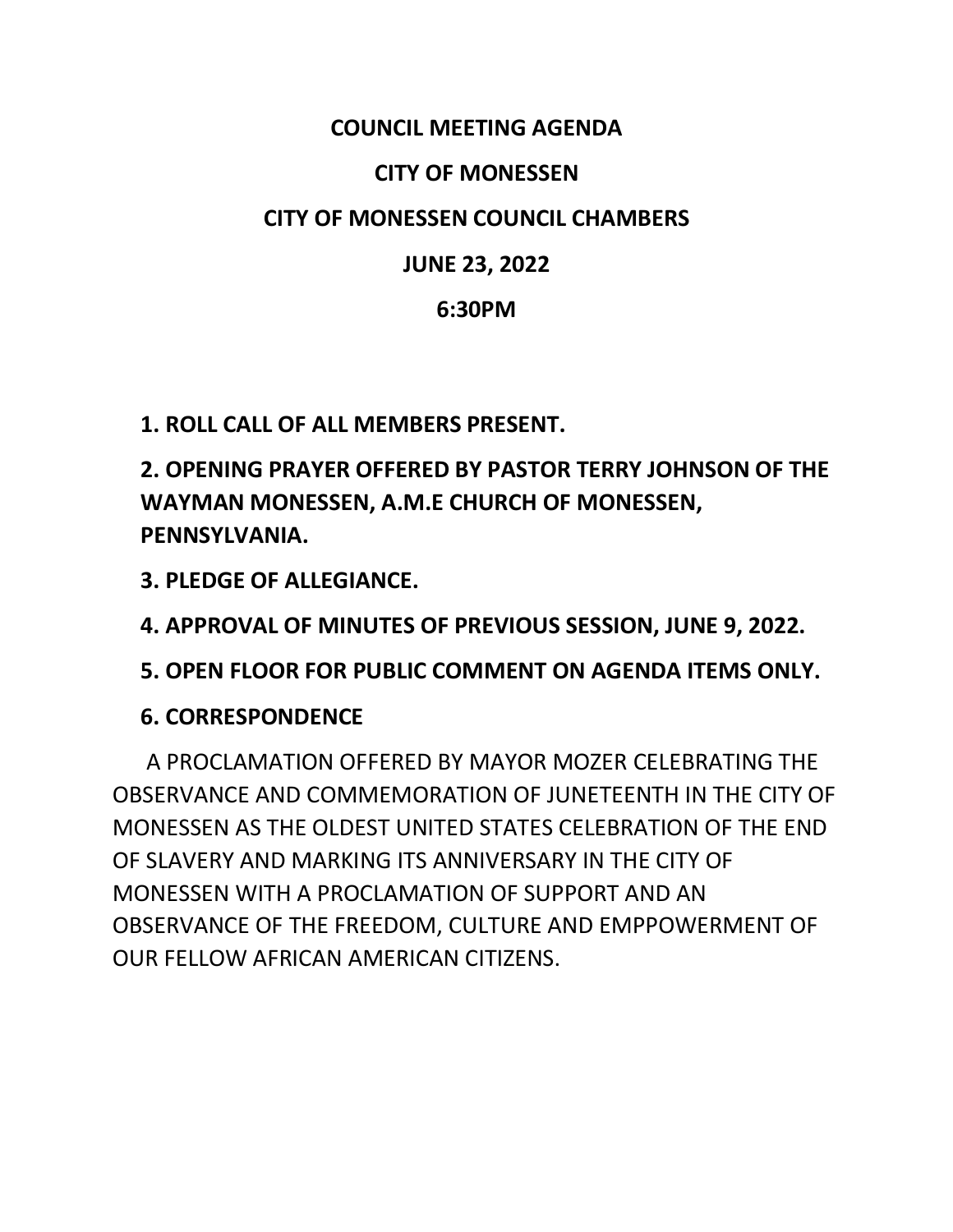Page 2

 A PROCLAMATION AND TRIBUTE OFFERED BY MONEESEN RESIDENT BILL HANS, ACKNOWLEDGING THE OVER 70 YEAR HISTORY OF NUZZACI'S PIZZA SHOP IN THE CITY OF MONESSEN, AND ACKNOWLEDGING WITH GREAT SADNESS, ITS RECENT DECISION TO SUSPEND OPERATIONS IN THE CITY, AND RECALLING THE YEARS OF GREAT FOOD OFFERINGS AND SERVICE FOR THE PEOPLE OF MONESSEN. A MOTION WILL BE OFFERED LATER IN THE SESSION TO PLACE A SIGN AT 6<sup>TH</sup> AND KNOX COMMEMORATING THE BUSINESS BY NAMING IT "NUZZACI WAY".

OLD BUSINESS N/A

## 7. **REPORT OF THE SOLICITOR OF THE CITY OF MONESSEN**

Solicitors Report for the City of Monessen ending June 23, 2022

### 8. **REPORT OF THE CITY TREASURER**

 The Treasurer's Report for the month ending May 31st, 2022 was provided at the June 9<sup>th</sup> meeting of the City Council.

### 9. **REPORT OF THE CITY CONTROLLER**

 The Controller's Report for the month ending May 31st, 2022 was provided at the June 9th, 2022 meeting of the City Council.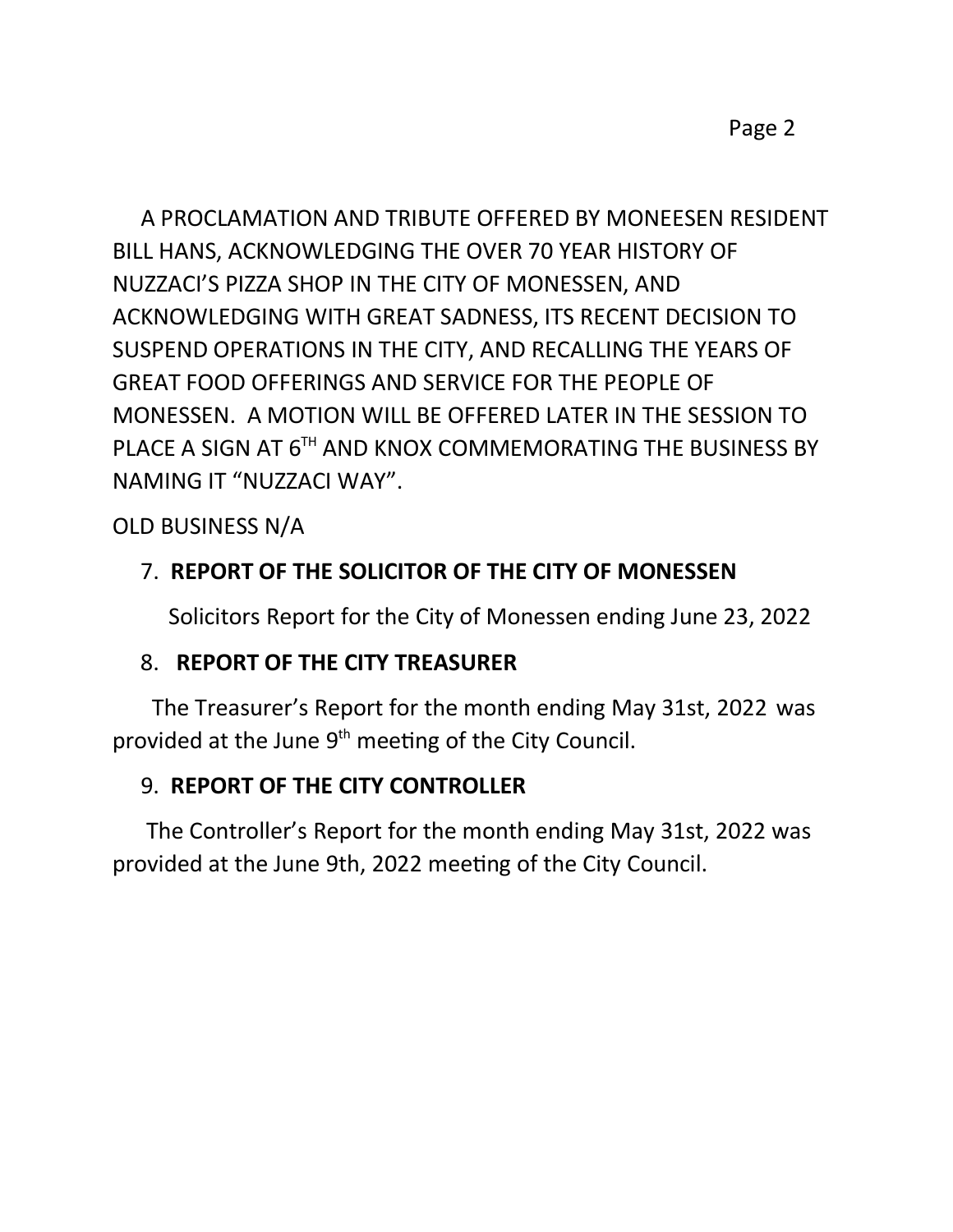#### 10. **NEW BUSINESS**

#### **Mayor Ron Mozer, Director of Public Affairs**

a. Motion to place a sign at  $6<sup>th</sup>$  and Knox commemorating the over 70 years of business of Nuzzaci Pizza Shop in the City of Monessen, and renaming the area "Nuzzaci Way" in their honor.

b. Motion to award the McKee to  $4<sup>th</sup>$  Street Roadway Rehabilitation Project to the lowest responsible bidder, El Grande Industries, Inc. for the lump sum cost of \$154, 425.00 upon receipt of the required insurance and bonding.

c. Motion to Approve Fair Housing Resolution No. 8 of 2022 that delineates that discrimination in the sale, rental, leasing, financing or construction of housing is prohibited by Title VIII of the Civil Rights Act of 1968. (The Federal Fair Housing Act), and resolves that the City of Monessen will assist all persons who feel that they have been discriminated against because of race, color, sex, national origin, religion, familial status, handicap, age, or ancestry.

d. Motion to approve Resolution No. 9 of 2022, as a Resolution of the City Council of the City of Monessen approving a statement of goals in compliance with the National Program for Minority and Women Owned Business Enterprises, Executive Order 11625, for the City of Monessen, PA, and to promote the total volume awarded to Minority or Women Owned Businesses to approximate the goals set forth under this Resolution.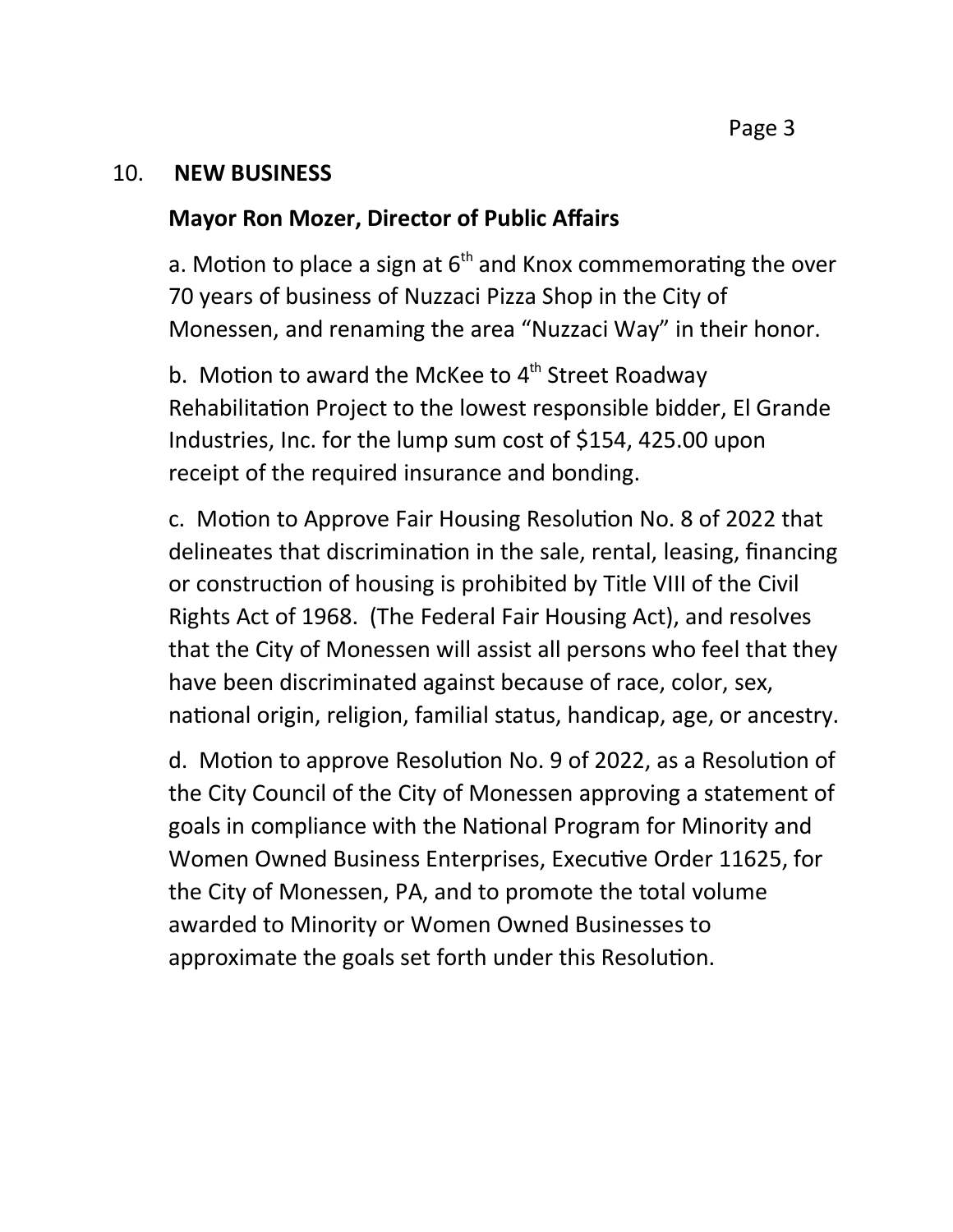e. Motion to pay for repairs of International Truck, Model 7400 SFA 4x4, currently in the service of the Monessen Public Works Department by Hill International Trucks, NA, LLC. in the amount of \$12,971.42.

f. Motion to pay for repairs to Vac Con Truck Water Pump #GP7145 to Hydra Service Inc. in the amount of \$16, 910.00.

g. Motion to create a separate Bank Account within the account structure of the City of Monessen for a Refuse Bank account, with all collections, deposits and transactions relative to Refuse and Garbage Collection Activities being a part of this account structure.

h. Motion to purchase and create a debit card for the City of Monessen with the Community Bank, based upon the General Fund Account of the City of Monessen, for necessary transactions with a limit of spending of \$1000.00 per day. The card will be utilized by Council Finance Director, Anthony Orzechowski, and City Administrator Michael Korposh for all necessary and required purchases requiring the utilization of a debit card under the current fiscal spending policies and procedures of the City of Monessen.

i. Motion to purchase a Dehumidifier to address mold issues at 557 Donner Avenue, and to also advertise and schedule a follow up inspection with an appropriate professional to provide an assessment of the mold and water issues at the structure at the present time. The pricing for 3 potential Dehumidifier units, and for 3 potential professional site visits to examine the facility will be provided to the City Council for their approval.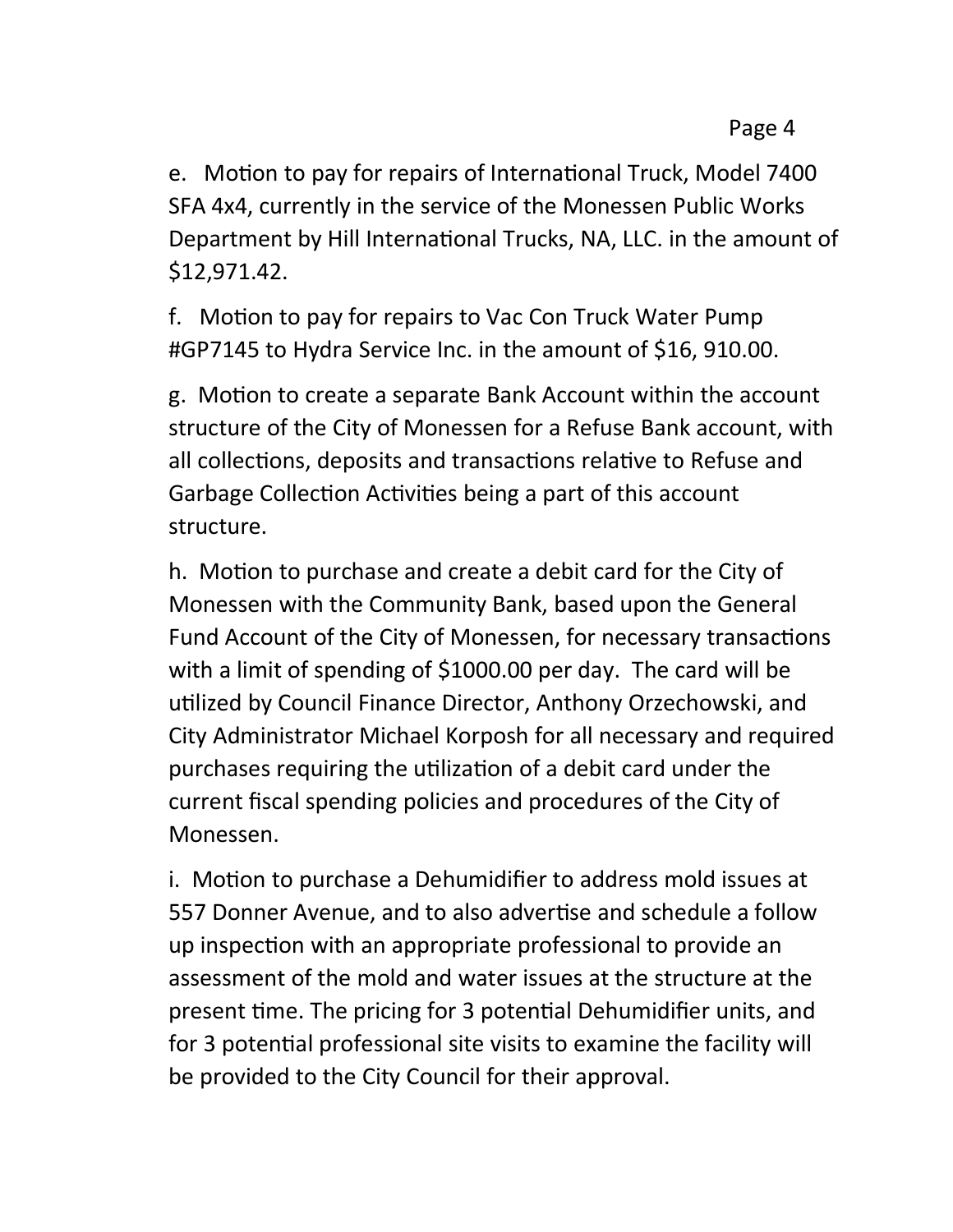j. Motion to Advertise for a Deputy Code Enforcement Officer within the City of Monessen, with Salary based upon qualifications and experience.

k. Motion to forego "ReTap Fees" for Domenico's on Grand, 1562 Grand Boulevard, Monessen, PA to replace an old tap to the sewer line that is no longer functional.

l. Motion for Second Reading and final passage of Amendment of Ordinance 1254, the Line Usage Fee per Ratepayer.

m. Discussion items by Mayor Mozer on the development of Planning Development and Zoning issues within the City of Monessen, the recent establishment of a Grant Advisory Alliance within the City with both our religious community and our private and public sector grant support groups, Discussion of proper payment of expenses and outlays for buildings and structures under the control of the City, Discussion of the current Purchase Order Procedures within the City of Monessen, and Discussion of the Policies and Procedures relative to the proper maintenance of all property, vehicles and equipment under the direction and control of the City of Monessen.

# **Councilman Anthony Orzechowski, Director of Accounts and Finance**

a. Motion to move \$61, 628.79 from the General Fund to the Payroll account.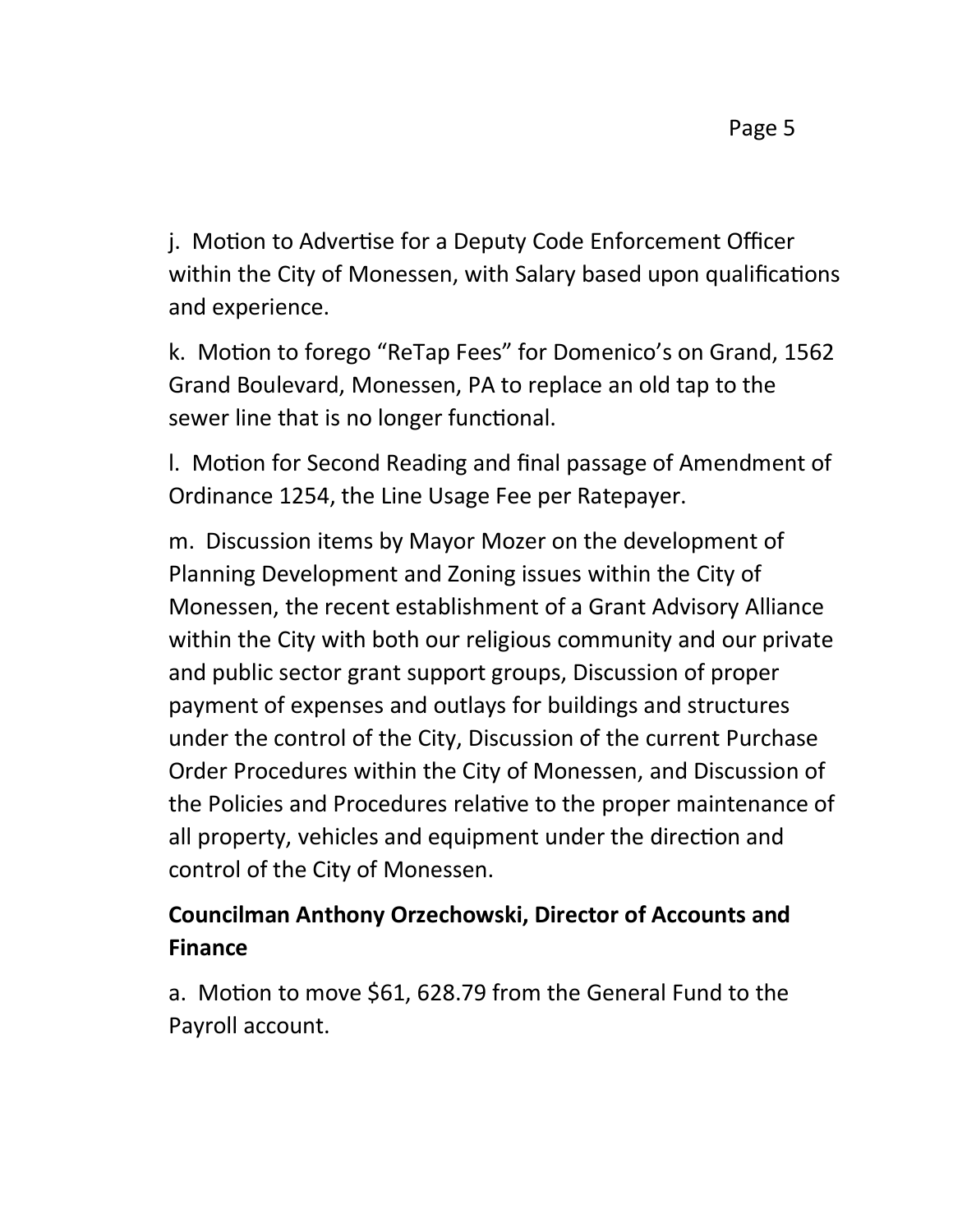b. Motion to pay invoices from the General Fund in the amount of \$37,423.53. The invoices are referenced and attached to the packets of the Mayor and Council as "Attachment A".

c. Motion to pay invoices from the Recreational Account in the amount of \$298.19. The invoices are referenced and attached to the packets of the Mayor and Council as "Attachment B".

d. Motion to pay invoices from the Parks Fund in the amount of \$1,413.68. The invoices are referenced and attached to the packets of the Mayor and Council as "Attachment C".

e. Motion to pay invoices from the Liquid Fuels Fund in the amount of \$35, 831.79. The invoices are referenced and attached to the packets of the Mayor and Council as "Attachment D".

f. Motion to pay invoices from the Line Usage Fund in the amount of \$10, 175.00. The invoices are referenced and attached to the packets of the Mayor and Council as "Attachment E".

g. Motion to pay the invoices from the Grant Fund in the amount of \$1, 495.00. The invoices are referenced and attached to the packets of the Mayor and Council as "Attachment F".